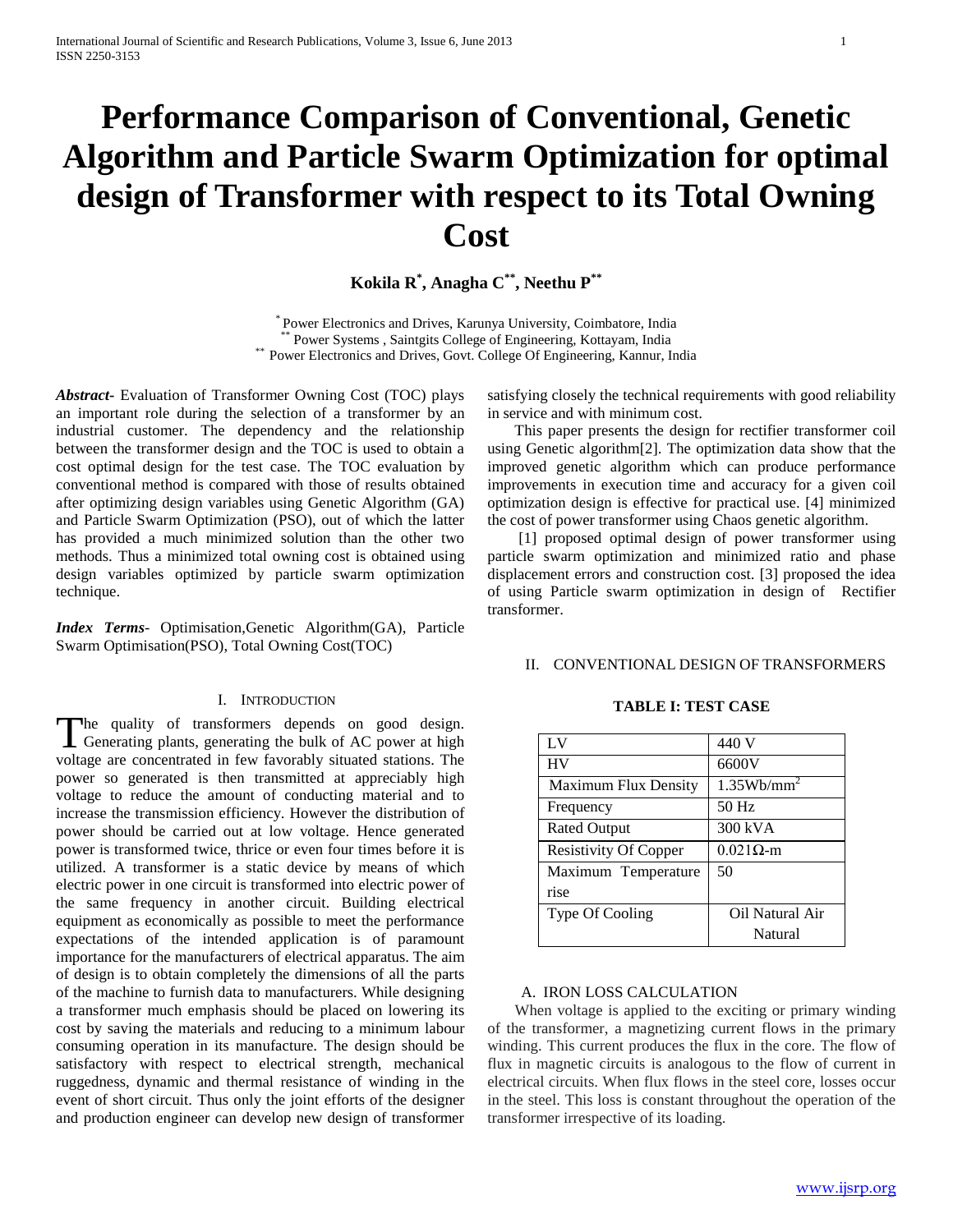Volume of core = No. of limbsxCore areaxHeight of Core Weight of core  $=$  Volume of core  $X$  Specific weight of iron Volume of yoke  $= 2 X$  Area of yoke X Length of yoke Weight of yoke  $=$  Volume of yoke  $X$  Specific weight of iron Core loss = Weight of core X Specific loss in Core Yoke loss = Weight of yoke X Specific loss in Yoke Total iron  $loss = Core loss + Yoke loss$ 

#### B. COPPER LOSS CALCULATION

 Copper weight calculation involves calculation of both HV and LV windings together.

#### **LV side:**

 Volume of copper in LV = No. of limbs X Area of LV X LV Turns X mean length of LV turns

 Weight of copper=Volume of copper in LV X specific gravity of copper

#### **HV side:**

Volume of copper in  $HV = No$ . of limbs X area of  $HV X HV$ turns X mean length of HV turns

Weight of copper= Volume of copper in HV X specific gravity of copper

HV copper loss =(Phase current in HV)  $2 \times$  Resistance of HV Winding

TOTAL COPPER LOSS =LV COPPER LOSS+ HV COPPER LOSS

LV copper loss= (Phase current in LV)  $2 \times$  Resistance of LV Winding

Weight of copper  $=$  Volume of copper in LV X Specific gravity of Copper

#### **Total Owning Cost TOC = Cost of materials + Cost of No load loss + Cost of Load loss**

Cost of Core  $loss = A X No load loss$  in Watts Cost of Load  $loss = B X$  Load loss in Watts

#### Where,

 $A = Avg.$  power cost X Avg. no-load running time during life period

 $B = Avg.$  load rate during life period X Load running time during life period X Avg. power cost

#### C. LOAD PROFILE



**Fig I: Load profile**

#### **TABLE II. LOAD PROFILE**

| No.<br>Of | Load<br>in | Power  | Load   |
|-----------|------------|--------|--------|
| Hours(kW) | <b>KVA</b> | factor |        |
| 10        | 300        | 0.95   | 285    |
|           | 225        | 0.95   | 213.75 |
| 8         | 150        | 0.95   | 142.5  |

Total Cu loss for a day ie,  $24 \text{ hrs} = (10^* 3.6032) + (6^* 2.0268)$  $+(8*0.9008) = 55.3986$  kWhr

Cu loss at full load ie,  $285 \text{ kW} = 3.6032 \text{ kW}$ 

Cu loss at  $3/4^{th}$  of load ie, 213.75 kW = 2.0268 kW

Cu loss at  $1/2^{th}$  load ie,  $142.5 \text{ kW} = 0.9008 \text{ kW}$ 

#### **CONVENTIONAL COST OF MATERIALS**

#### **TABLE III. COST OF MATERIALS**

| <b>PART</b> | <b>MATERIAL</b>  | <b>COST</b> |
|-------------|------------------|-------------|
| <b>CORE</b> | Hot rolled steel | $31$ Rs/kg  |
| <b>COIL</b> | Copper           | 445 Rs/kg   |
| <b>TANK</b> | Mild Steel       | $50$ Rs/kg  |
| OIL         | Refined          | 15 Rs/litre |
|             | mineral oil      |             |
| <b>TUBE</b> | Mild steel       | $50$ Rs/kg  |

weight of core  $= 719.3606$  kg

weight of copper  $= 228.1570$  kg

weight of tank  $= 177.5301$  kg

total volume of oil  $= 571.6786$  litres

weight of tube  $= 246.7143$  kg

Total Material Cost =  $(31)$ \*weight of core)+  $(445)$ \*weight of copper)+ (total volume of oil\*15)+ (weight of  $tanh*50$ )+ (weight of tube\*50) =  $(31*719.3606)+(445*228.1570)+(571.6786*15)+$  $(177.5301*50)+(246.7143*50) = 1,53,595$  Rs

#### **CONVENTIONAL TOTAL COST AND EFFICIENCY**

Energy transformed: 300 kVA  $*$  0.95  $*$  8,760 = 2,496.6 MWh / year **Efficiency** 

 $\eta$  = (kva\*power factor)/((kva\*powerfactor)+total losses))\*100= (300\*0.95)/((300\*0.95)+5354.2)\*100 = **98.156 % Lifetime cost:**

| Transformer: | 1,53,595 Rs  |
|--------------|--------------|
| Iron loss:   | 8,05,330 Rs  |
| Copper loss: | 10,61,575 Rs |
| Total        | 20,20,500 Rs |

#### III. ESTIMATION OF TOC USING GENETIC ALGORITHM

A. PROCEDURE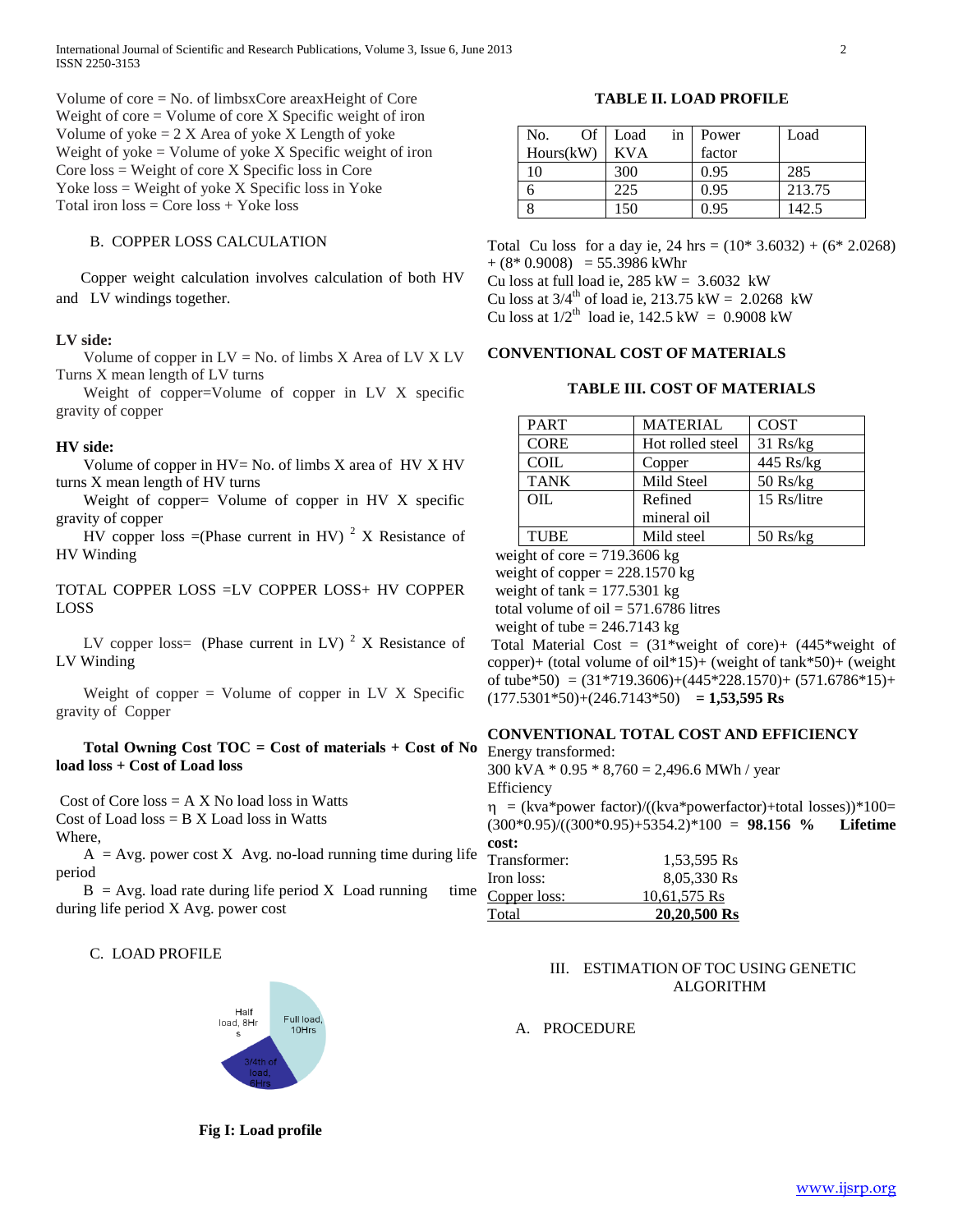



# **Fig II: Flowchart of Genetic algorithm**

done

#### B. PROBLEM FORMULATION

**Step 1: Objective Function definition**  $Min\{C_{Fe}XG_{Fe} + C_{Cu}XG_{Cu} + C_{tu}(G_{tu}+G_{tk}) + C_{ol}XG_{ol}+c_e(h_oXP_o +$ *kXhr XP<sup>r</sup> )} cFe* , unit price of iron, (Rs/kg)  $c_{Cu}$ , unit price of copper conductor, (Rs/kg) *ce* , average power cost  $h<sub>o</sub>$ , average no-load running time during life period *k* , average load rate during life period *hr* , load running time during life period *GFe* , weight of iron *GCu* , weight of copper conductor *P<sup>o</sup>* , no-load running loss of transformer *Pr* , rated load loss of transformer  $C_{tu}$ , Cost of tube material (Rs/kg)  $G_{t}$ , Weight of tube *Gtk ,* Weight of tank *Col ,* Cost of oil (Rs/litre) *Gol ,* Volume of oil **Step 2: Basic design variables** There are six design variables:

1. Maximum flux density,  $B_m$ 2. Current Density,  $\delta$  in LV winding 3. Current Density,  $\delta$  in HV winding 4. Window space factor,  $k_w$ 5.Yoke area in terms of core area,% 6.K factor

#### **Step 3: The Constraints considered are,**

Weight of the Iron <Conventional results Weight of the Copper <Conventional results No-Load loss in a transformer < Rated no load loss Load loss in a transformer < Rated load loss Impedance percentage <Specified impedance percentage **Step 4: Set,** Population size  $= 100$ Crossover probability  $= 0.8$ Generations  $= 50$ Stall generations = 50

#### **Step 5: After 7 to 10 GA runs, the global optimum is reached for the problem.**

 Thus, the design variables are optimized in such a way that a minimized Total Owning Cost is obtained.

#### IV. ESTIMATION OF TOC USING PARTICLE SWARM OPTIMISATION(PSO)

 Particle swarm optimization (PSO) is a population based stochastic optimization technique inspired by social behavior of bird flocking or fish schooling.PSO shares many similarities with evolutionary computation techniques such as Genetic Algorithms (GA). The system is initialized with a population of random solutions and searches for optima by updating generations. However, unlike GA, PSO has no evolution operators such as crossover and mutation. In PSO, the potential solutions, called particles, fly through the problem space by following the current optimum particles.Each particle keeps track of its coordinates in the problem space which are associated with the best solution (fitness) it has achieved so far. This value is called pbest. Another "best" value that is tracked by the particle swarm optimizer is the best value, obtained so far by any particle in the neighbors of the particle. This location is called lbest. When a particle takes all the population as its topological neighbors, the best value is a global best and is called gbest. After finding the two best values, the particle updates its velocity and positions with following equation (a) and(b). v[]=[]+c1\*rand()\*(pbest[]-present[])+c2\*rand()\*(gbest[] present[]) -- (a)present[]=present[]+v[] --(b)

v[] is the particle velocity present[] is the current particle (solution). pbest[] and gbest[] are defined as stated before. rand () is a random number between (0,1). c1, c2 are learning factors. usually  $c1 = c2 = 2$ .

 The particle swarm optimization concept consists of, at each time step, changing the velocity of (accelerating) each particle toward its p*best* and *lbest* locations (local version of PSO). Acceleration is weighted by a random term, with separate random numbers being generated for acceleration toward *pbest* and *lbest* locations.

#### A. PROBLEM FORMULATION

 The problem formulation for PSO and GA remains the same but care should be taken while setting up the population size, generations, stall generations, since, both the optimization techniques output should be weighted on the same scale.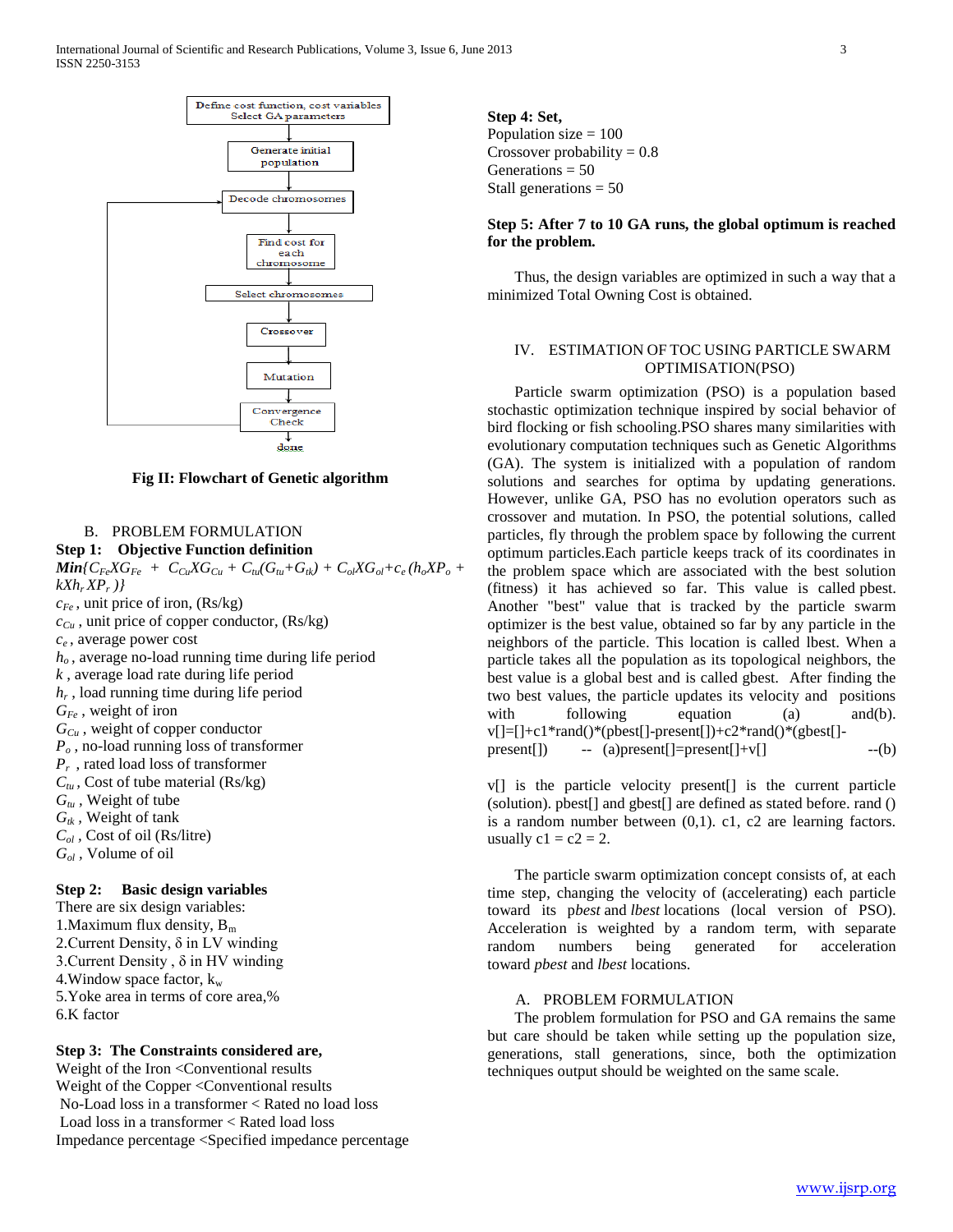

**Fig III. Flowchart of PSO**

## V. RESULT ANALYSIS **TABLE IV. RESULT ANALYSIS**

| <b>PARAMETE</b>      | <b>CONVEN</b> | GA              | PSO         |
|----------------------|---------------|-----------------|-------------|
| RS                   | <b>TIONAL</b> |                 |             |
| Cost                 | 20,20,500     | 18,32,3         | 18,32,294   |
|                      | $R_{S}$       | 54 Rs           | $R_{S}$     |
| <b>Maximum</b>       | 98.2677%      | 98.441          | 98.4420%    |
| efficiency           |               | 9%              |             |
| <b>Efficiency</b>    | 98.1560%      | 98.375          | 98.3757%    |
|                      |               | 7%              |             |
| No. of tubes         | 40            | 32              | 32          |
| No load loss         | 1.7511 kW     | 1.6825          | $1.6825$ kW |
|                      |               | kW              |             |
| <b>Impedance</b> %   | 2.06%         | 2.4434          | 2.4439%     |
|                      |               | $\%$            |             |
| of<br>Weight         | 228.1571      | 249.98          | $250$ kg    |
| copper               | kg            | 99 kg           |             |
| <b>Load</b> loss     | 3.6032 kW     | 3.0230          | 3.0231 kW   |
|                      |               | kW              |             |
| <b>Width of tank</b> | 41.0093       | 42.964          | 42.9650     |
|                      | cm            | 4 cm            | cm          |
| Length<br>of         | 107.0093      | 108.96          | 108.9650    |
| tank                 | cm            | 44 cm           | cm          |
| Height<br>of         | 138.0976      | 128.20          | 128.2037    |
| tank                 | cm            | 37 cm           | cm          |
| оf<br>Weight         | 719.3696      | 703.69          | 703.6907    |
| iron                 | kg            | $16 \text{ cm}$ | kg          |
| Area of yoke         | 299.0778      | 316.12          | 316.0740    |

|                        | $\overline{\text{cm}^2}$ | $03 \text{ cm}^2$ | $\text{cm}^2$            |
|------------------------|--------------------------|-------------------|--------------------------|
| <b>Thickness</b><br>of | 18.7374                  | 19.696            | 19.6954                  |
| yoke                   | cm                       | $2 \text{ cm}$    | cm                       |
| <b>Window</b>          | 55.6628                  | 43.812            | 43.8129                  |
| length                 | cm                       | 6 cm              | cm                       |
| <b>Diameter</b><br>of  | 20.8194                  | 21.884            | 21.8838                  |
| circumscribin          | cm                       | 6 cm              | cm                       |
| g circle               |                          |                   |                          |
| Height of              | 93.0976                  | 83.204            | 83.2037                  |
| transformer            | cm                       | 9 cm              | cm                       |
| Width of               | 86.7374                  | 87.696            | 87.6954                  |
| <b>Transformer</b>     | cm                       | 2 cm              | cm                       |
| Window                 | 13.1806                  | 12.115            | 12.1162                  |
| Width                  | cm                       | 4 cm              | cm                       |
| of<br>Area             | 733.1432                 | 530.80            | 530.8468                 |
| window                 | $\text{cm}^2$            | $61 \text{ cm}^2$ | $\text{cm}^2$            |
| Area of core           | 260.0667                 | 287.36            | 287.34cm <sup>2</sup>    |
|                        | $\text{cm}^2$            | $20 \text{ cm}^2$ |                          |
| <b>HV</b> turns        | 830                      | 754               | 754                      |
| LV turns               | 32                       | 30                | 30                       |
| EMF<br>per             | 7.7942 V                 | 8.6122            | 8.6116 V                 |
| turn                   |                          | V                 |                          |
| Area of LV             | $1.7116 \text{ cm}^2$    | 1.6985            | $1.6814$ cm <sup>2</sup> |
| winding                |                          | $\text{cm}^2$     |                          |
| Area of HV             | $0.0547$ cm <sup>2</sup> | 0.0686            | $0.0692$ cm <sup>2</sup> |
| winding                |                          | $\text{cm}^2$     |                          |

### **TABLE V. COMPARISON OF GA AND PSO**

| <b>VALUE</b>   | <b>GA</b>         | <b>PSO</b>        |
|----------------|-------------------|-------------------|
| <b>Minimum</b> | 18, 32, 354. 2851 | 18,32,294.1086    |
| <b>Mean</b>    | 18,32,624.6595    | 18, 32, 624. 4115 |
| <b>Maximum</b> | 18,42,820.0192    | 18,42,581.6441    |



**Fig IV: Plot for GA**